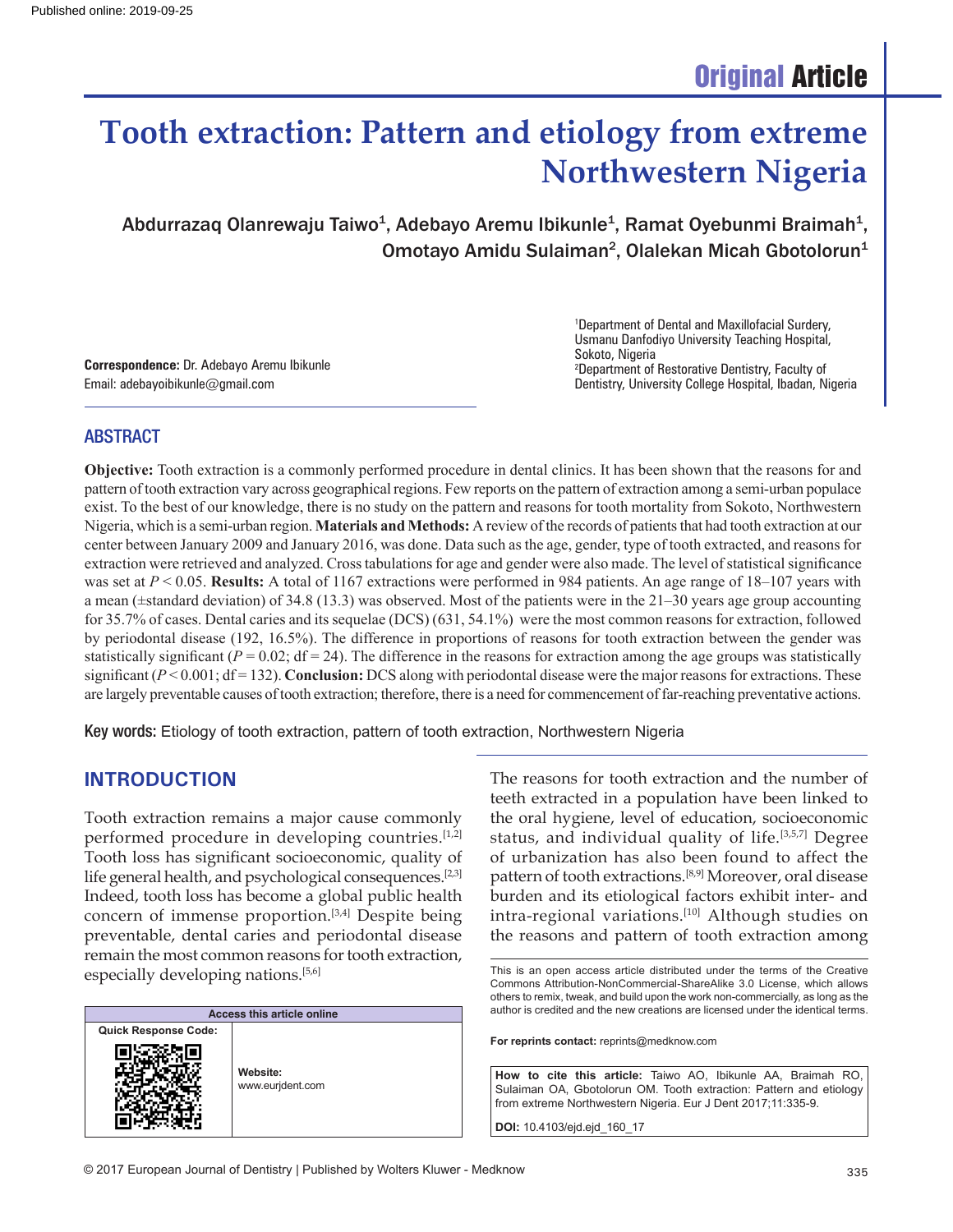Nigerian patients exist in the literature, most of the studies are from the South, largely urban part of the country, which is sociodemographically different from the extreme northwest of Nigeria.[11‑13] This study highlights the causes and pattern of tooth extraction at a tertiary center in Sokoto, Northwestern Nigeria, and to the best of our knowledge, this is the first study from this geographical entity.

### **MATERIALS AND METHODS**

Records of patients, who had extraction of teeth at the Oral and Maxillofacial Clinic of Usmanu Danfodiyo University Teaching Hospital (UDUTH) between January 2009 and January 2016, were retrieved. UDUTH is a referral hospital located in Sokoto, Northwest Nigeria. It is a 1000‑bed capacity hospital which enjoys patronage from over 20 million people from Nigeria and neighboring countries of Niger and Benin republic. It is located in a semi-urban region.

Patients who were <18 years old at the time of treatment were excluded from the study. Data on the age, gender, year of presentation, presenting complaint, type of tooth, and reason for extraction were documented. Reasons for extraction were classified into the following:

- a. Caries and its sequelae
- b. Pericoronitis
- c. Trauma
- d. Periodontal disease
- e. Orthodontic
- f. Others such as impactions, supernumeraries, and prosthetic reasons.

Statistical analyses were done using the Statistical Package for Social Sciences version 20 (IBM SPSS Statistics for Windows, Version 20.0. Armonk, NY: IBM Corp.). Descriptive analyses and cross tabulations of some variables were done. The level of statistical significance was set at *P* < 0.05.

## **RESULTS**

A total of 1167 extractions were done in 984 patients, giving an average of 1.19 extractions per individual. An age range of 18–107 years with a mean (±standard deviation) of 34.8 (13.3) was observed. The male/female proportion was 1.1:1. There was no statistically significant difference in the comparison between the mean age of males and females patients seen  $(P = 0.575)$ . Most of the patients were in the 21–30 years age group accounting for 35.7% of cases [Table 1]. Dental caries and its sequelae (DCS) (631, 54.1%) were the most frequent reasons for extraction [Table 1]. Mandibular teeth were more commonly extracted than maxillary teeth, representing 703 (60.2%) and 464 (39.8%), respectively, of all extractions done. The molars were the most frequently extracted teeth accounting for 780 (66.8%) of all extractions done, while canines (26, 2.2%) were the least frequently extracted teeth [Table 2]. The overall most commonly extracted tooth was the lower left third molar (136, 11.7%).

Extractions were most frequently done on the left side (628, 53.8%), and lower teeth (703, 60.2%) were more frequently extracted than their upper counterparts [Figures 1 and 2]. Pertaining to the frequency of extractions per quadrant, 215, 249, 321, and 382 teeth were extracted from the upper right, upper left, lower right, and lower left quadrants, respectively [Figures 1 and 2].

DCS (631, 54.1%) were the most common reasons for extraction, followed by periodontal disease (192, 16.5%) [Figure 3]. DCS was the leading reason for tooth extraction in patients younger than 40 years

| Table 1: Gender, age groups, and reasons for dental extraction |                                                                            |     |     |          |                    |               |              |  |  |  |
|----------------------------------------------------------------|----------------------------------------------------------------------------|-----|-----|----------|--------------------|---------------|--------------|--|--|--|
|                                                                | Dental caries and its sequelae  Periodontal disease  Trauma  Pericoronitis |     |     |          | <b>Orthodontic</b> | <b>Others</b> | $P, df^*$    |  |  |  |
| Gender                                                         |                                                                            |     |     |          |                    |               |              |  |  |  |
| Male                                                           | 353                                                                        | 121 | 63  | 104      | 2                  | 28            | 0.02, 24     |  |  |  |
| Female                                                         | 278                                                                        | 71  | 46  | 82       |                    | 15            |              |  |  |  |
| Age group (years)                                              |                                                                            |     |     |          |                    |               |              |  |  |  |
| $0 - 10$                                                       |                                                                            |     |     |          |                    |               | < 0.001, 132 |  |  |  |
| $11 - 20$                                                      | 54                                                                         | 2   | 15  | 14       | $\mathcal{P}$      | 4             |              |  |  |  |
| $21 - 30$                                                      | 285                                                                        | 27  | 40  | 103      |                    | 23            |              |  |  |  |
| $31 - 40$                                                      | 166                                                                        | 30  | 32  | 49       | 0                  | 8             |              |  |  |  |
| 41-50                                                          | 71                                                                         | 39  | 9   | 13       | 0                  | 7             |              |  |  |  |
| 51-60                                                          | 41                                                                         | 53  |     | 3        | 0                  |               |              |  |  |  |
| >60                                                            | 12                                                                         | 41  | 3   | $\Omega$ | $\Omega$           | 4             |              |  |  |  |
| Total                                                          | 631                                                                        | 192 | 106 | 182      | 3                  | 53            |              |  |  |  |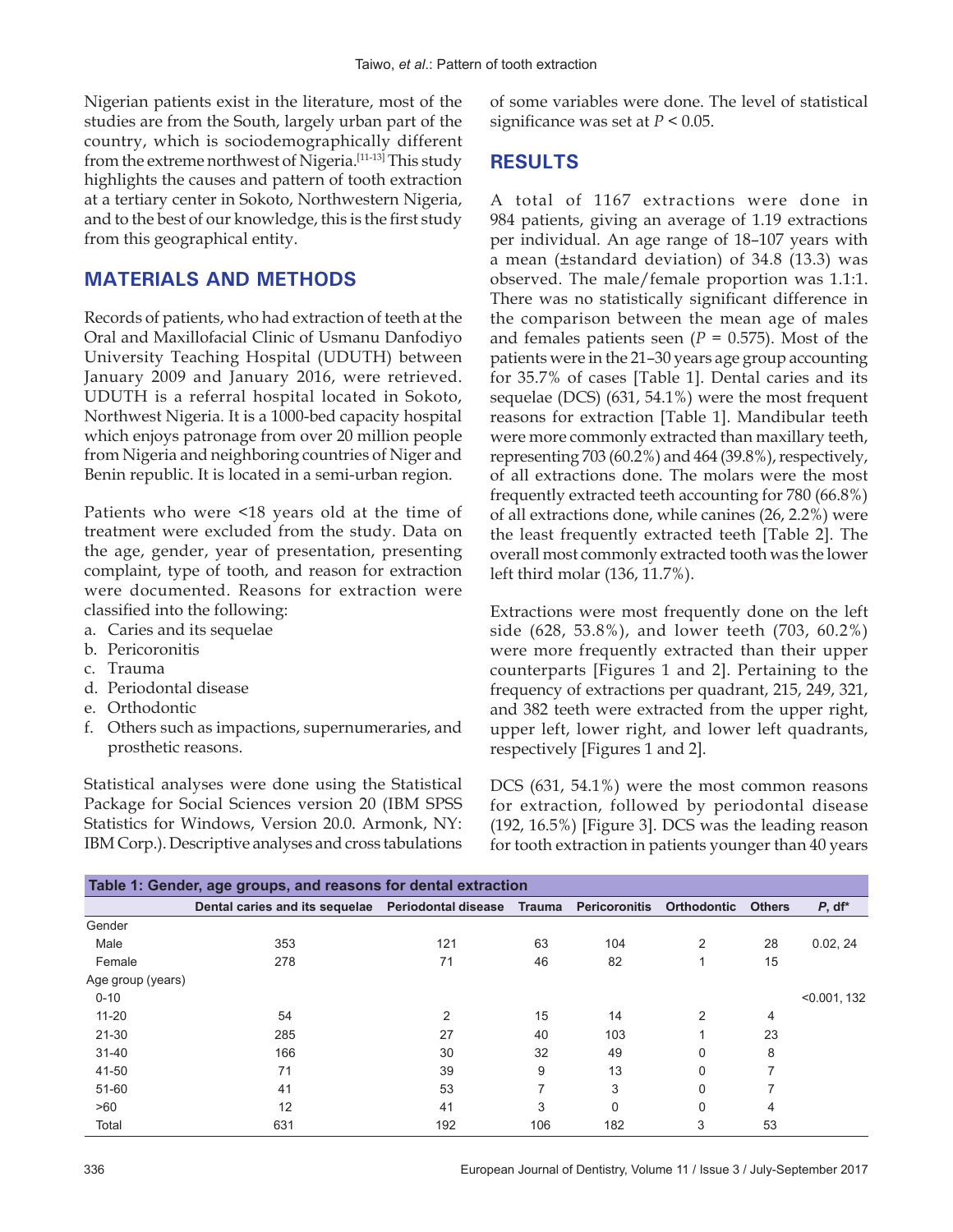| Table 2: The types of tooth extractions according to gender and age group |                             |                              |                            |                             |              |  |  |  |  |
|---------------------------------------------------------------------------|-----------------------------|------------------------------|----------------------------|-----------------------------|--------------|--|--|--|--|
|                                                                           | <b>Mandibular anteriors</b> | <b>Mandibular posteriors</b> | <b>Maxillary anteriors</b> | <b>Maxillary posteriors</b> | <b>Total</b> |  |  |  |  |
| Gender                                                                    |                             |                              |                            |                             |              |  |  |  |  |
| Male                                                                      | 34                          | 330                          | 59                         | 194                         | 617          |  |  |  |  |
| Female                                                                    | 31                          | 308                          | 53                         | 158                         | 550          |  |  |  |  |
| Total                                                                     | 65                          | 638                          | 112                        | 352                         | 1167         |  |  |  |  |
| Age group (years)                                                         |                             |                              |                            |                             |              |  |  |  |  |
| $0 - 10$                                                                  |                             |                              |                            |                             |              |  |  |  |  |
| $11 - 20$                                                                 | 4                           | 88                           | 11                         | 34                          | 137          |  |  |  |  |
| $21 - 30$                                                                 | 15                          | 272                          | 44                         | 134                         | 465          |  |  |  |  |
| $31 - 40$                                                                 | 17                          | 149                          | 21                         | 97                          | 284          |  |  |  |  |
| 41-50                                                                     | 15                          | 64                           | 19                         | 46                          | 144          |  |  |  |  |
| $51 - 60$                                                                 | 5                           | 39                           | 10                         | 23                          | 77           |  |  |  |  |
| >60                                                                       | 9                           | 26                           | 7                          | 18                          | 60           |  |  |  |  |
| Total                                                                     | 65                          | 638                          | 112                        | 352                         | 1167         |  |  |  |  |



**Figure 1:** Frequency of maxillary teeth extraction **Figure 2:** Frequency of mandibular teeth extraction

of age [Table 1]. Its proportion was highest in the 21–30 years age group, being the reason for extraction in 62.5% of extractions done among this age group. The proportion of teeth extracted for periodontal reasons increased with increasing age, constituting over 71.8% of the rationale for tooth extraction in the patients aged 61 years and above [Table 1]. Trauma and impaction as reasons for extraction were observed more commonly among patients in the younger age groups. The difference in proportions of reasons for tooth extraction between gender was statistically significant  $(P = 0.02; df = 24)$  [Table 1]. The difference in the reasons for extraction among the age groups was statistically significant  $(P < 0.001$ ; df = 132) [Table 1].

DCS as a reason for extraction was more frequent in males than females although the difference was not statistically significant ( $P = 0.171$ ). Trauma was the main reason for extraction of incisors.

#### **DISCUSSION**

Tooth extraction is one of the most frequently performed procedures in dental clinics.[14] Tooth loss may affect the



quality of life and it is an important marker of oral hygiene and it may predict other conditions such as cardiovascular events and poor cognitive function. [15] Moreover, it may be an indication of patients' disposition and access to oral care.[3,4]

There was a slight female predominance, which is in agreement with other studies, $[1,4]$  but in discordance with the report by Byahatti and Ingafou.<sup>[16]</sup> The slight female predominance may be due to the better health‑seeking behavior of females compared to their male counterparts.[17,18] A comparison of the mean age of the patients displayed no statistically significant difference for sex. Majority of the patients were in the third decade of life, which contrasts with the report of Chrysanthakopoulos and Vlassi, who reported the fourth decade of life as the model decade of presentation in a study conducted in Greece.[19] However, it is in agreement with the report of Saheeb and Sede.[1] This may suggest geographical variations in the pattern of presentation among patients having dental extractions.

Comparable to some previous studies, mandibular teeth were more often extracted than maxillary teeth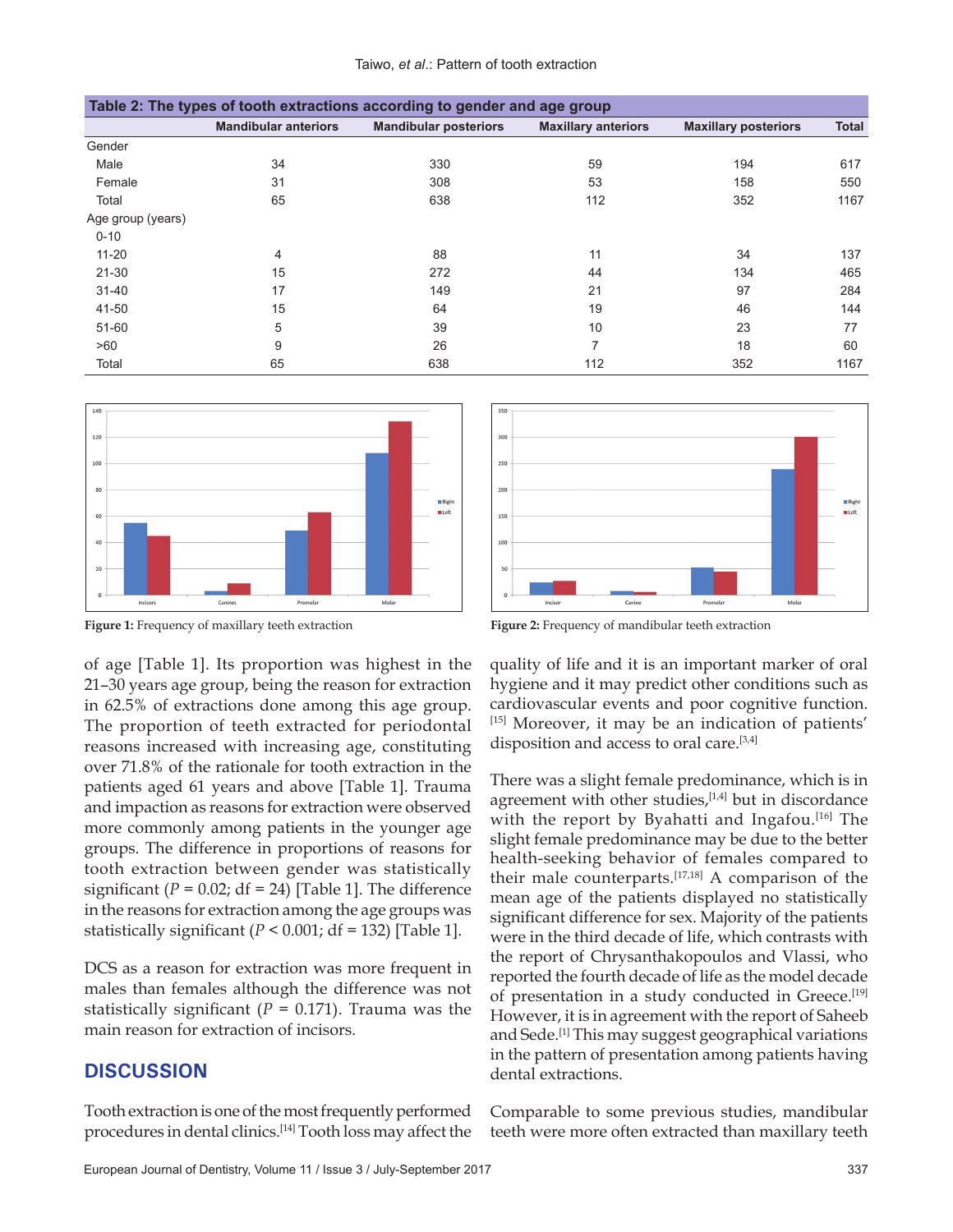

**Figure 3:** The proportions of the reasons for dental extraction

although other studies observed that maxillary teeth were more often extracted.<sup>[3,20-22]</sup> The propensity of food and plaque accumulation to occur more around the mandibular teeth, thus increasing susceptibility to caries formation, may be responsible for this observation.[23]

DCS were the reasons for extraction in a little over half of the extractions done. This is in sharp contrast with earlier reports by other Nigerian authors, where caries and its sequelae were the reasons for extraction in an overwhelming majority of extractions done. On the other hand, it is similar to the account of Lesolang *et al*. [24] and Byahatti and Ingafou,[16] who reported caries and its sequelae as the reasons for extraction in 47.9% and 55.9% of extractions done, respectively. Indeed, caries and its sequelae were the most common reasons for extraction observed in all age groups <60 years of age. The most frequently extracted teeth due to caries and its sequelae were the molars, with the lower left first molar being the most commonly extracted tooth. Treatment preference for carious tooth is often extraction rather than conservation, especially where among patients of low socioeconomic status.[25,26]

Periodontal disease was the second most frequent reason for dental extractions in this study. Although previous studies in Southwestern Nigeria revealed periodontitis as the most frequent reason for extraction caries was the most commonly encountered reason for extraction in this study.<sup>[27]</sup> Periodontal disease was the reason for extraction in 16% of extractions done; this is much lower than the proportions observed by Lesolang *et al*. but higher than figures reported by Alesia and Khalil.<sup>[4,24]</sup> A retrospective study among a suburban Southwestern Nigerian population reported periodontal disease as a reason for extraction in a higher proportion of the patients  $(24.6\%)$ .<sup>[28]</sup> This may be a reflection of the changing pattern of dental extraction in Nigeria. The increasing consumption of refined food among the population and improved oral hygiene might have led to a reduction in the proportion of extractions due to periodontal disease

and a corresponding increase in the proportion of extractions secondary to caries and its sequelae. Periodontal disease was the major reason for extraction among patients in the 7<sup>th</sup> decade of life and above.

Recurrent pericoronitis was the third most common reason for extractions, accounting for almost as many extractions as periodontal disease. Tooth impaction represented only 2.4% of extractions among Nigerian patients in a study done by Odusanya, about three decades ago.<sup>[27]</sup> Significantly, the proportion of teeth extracted on account of pericoronitis secondary to third molar impaction is much higher than the values reported from other parts of Nigeria.<sup>[1,3,27]</sup> However, it is still lower than values reported from the western world where prophylactic extraction of impacted third molars is relatively common.[29,30]

Trauma was the third most common reason for dental extractions; the proportion observed is approximately twice the figure reported by Odusanya and more recently Saheeb and Sede.<sup>[1,27]</sup> This observation may be due to increasing industrialization, increasing rate of road traffic accident, and the high spate in violence in the northern region of Nigeria in recent years.[31‑33] Majority of extractions done due to trauma was mostly among patients in the 18–40 years age bracket. Notably, trauma was not recorded as a cause of extraction in patients older than 70 years. This may be due to the relatively sedentary lifestyle and generally less involvement in assault or interpersonal violence of people with increasing age.[34] Most teeth extracted due to trauma were the anterior teeth; this may be because of their location in a relatively less protected region.

Orthodontic extractions were quite few in this study, which is comparable to other Nigerian studies.<sup>[3,27]</sup> However, this is quite low compared to studies from the western world, where patients are more interested in orthodontic treatment.[35] The center where this study was done is a developing one which unfortunately lacks an orthodontist presently; this may have influenced the results obtained. Other reasons for extraction observed in this study include failed root canal therapy, prosthetic reasons, and supernumerary teeth. Although these accounted for a comparatively small proportion of the cases seen, the percentages observed are comparable to previous studies.<sup>[4]</sup>

# **CONCLUSION**

DCS were the major reasons for tooth mortality in this study, especially among patients in the third and